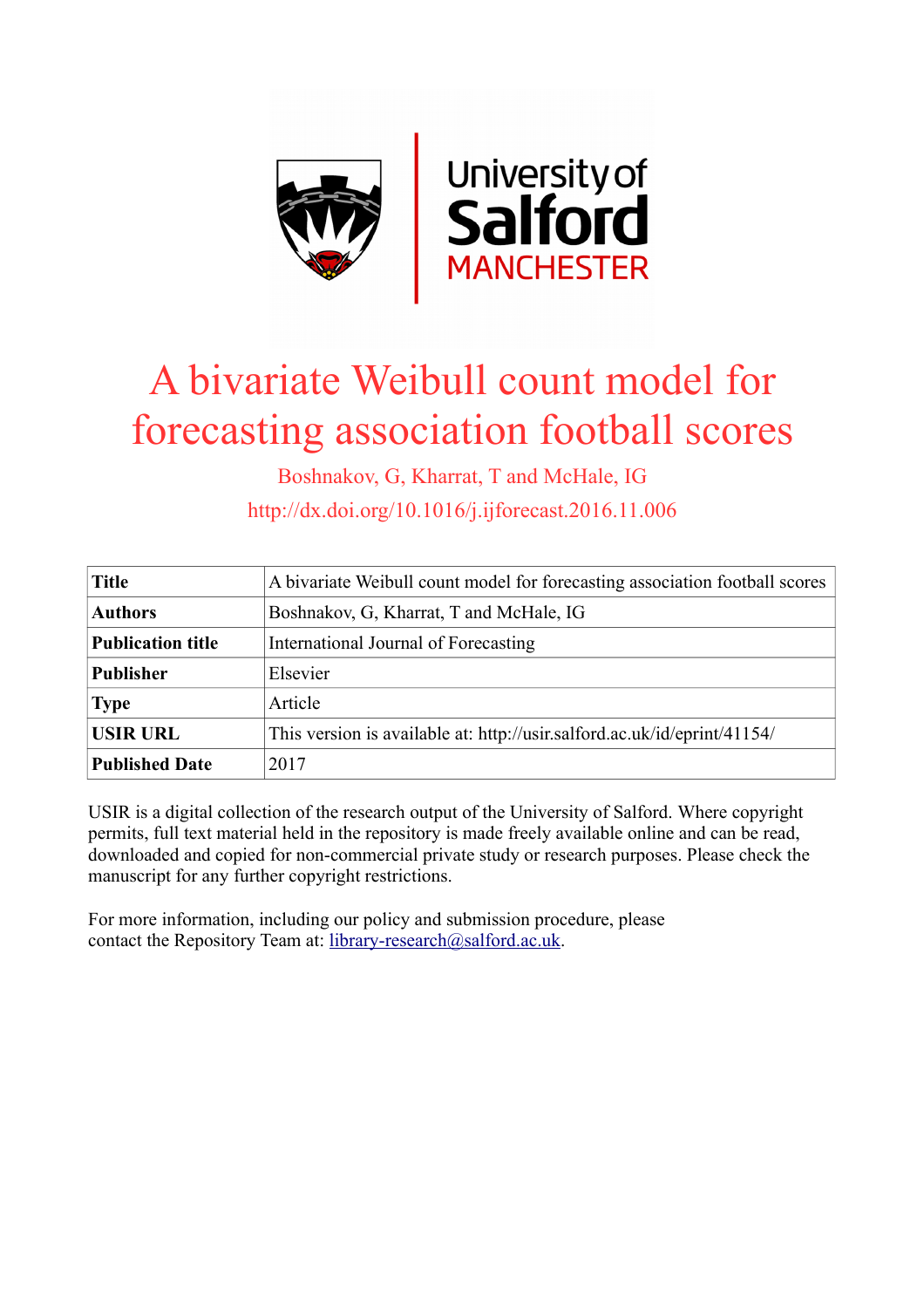## A Bivariate Weibull Count Model for Forecasting Association Football Scores

Georgi Boshnakov<sup>1</sup>, Tarak Kharrat<sup>1,2</sup>, and Ian G. McHale<sup>2</sup>

<sup>1</sup>School of Mathematics, University of Manchester, UK. <sup>2</sup>Centre for Sports Business, Salford Business School, University of Salford, UK.

November 17, 2016

#### Abstract

The paper presents a forecasting model for association football scores. The model uses a Weibullinter-arrival times based count process and a copula to produce a bivariate distribution for the number of goals scored by the home and away teams in a match. We test it against a variety of alternatives, including the simpler Poisson distribution-based model and an independent version of our model. The out-of-sample performance of our methodology is illustrated first using calibration curves and then in a Kelly-type betting strategy that is applied to the pre-match win/draw/loss market and to the over-under 2.5 goals market. The new model provides an improved fit to data compared to previous models and results in positive returns to betting.

Keywords: betting, calibration, copula, counting process, soccer, Weibull.

## 1 Introduction

Since the seminal paper by [Maher](#page-14-0) [\(1982\)](#page-14-0), much effort has been invested in modelling the probability distribution of scores in association football. Maher's model assumes that the numbers of goals scored by each team in a football match follow independent Poisson processes, and that the rates at which the teams can expect to score goals are functions of the ability of the two teams to attack and defend. Subsequent efforts have enhanced the Maher model in a variety of directions. [Dixon and Coles](#page-13-0) [\(1997\)](#page-13-0) make two enhancements to Maher's model: first, they allow for dependence between the goals scored by the two teams and second, they address the dynamic nature of teams' abilities by using a time-decay function in the likelihood so that more recent results affect a team's estimated strength parameters more than results further in the past. [Rue and Salvesen](#page-14-1) [\(2000\)](#page-14-1) address the dynamic nature of teams' abilities in a Bayesian framework, as does [Owen](#page-14-2) [\(2011\)](#page-14-2). [Karlis and Ntzoufras](#page-13-1) [\(2003\)](#page-13-1) use a bivariate Poisson model with diagonal inflation so that the probabilities of draw scores are better calibrated compared to the simple independent Poisson model. Most recently [Koopman and Lit](#page-13-2) [\(2015\)](#page-13-2) use a state space model to allow team strengths to vary stochastically with time.

These models all assume the basic scoring pattern in football follows a (time-homogeneous) Poisson process. Perhaps this assumption is made more out of convenience since, other than the negative binomial distribution, there are surprisingly few natural alternatives.

Here, we propose using a count process derived when the inter-arrival times are assumed to follow an independent and identically distributed Weibull distribution. We refer to this model as the Weibull count distribution and, until recently, the form of the distribution for the count process generated by Weibull inter-arrival times was not known. However, [McShane et al.](#page-14-3) [\(2008\)](#page-14-3) derive this distribution and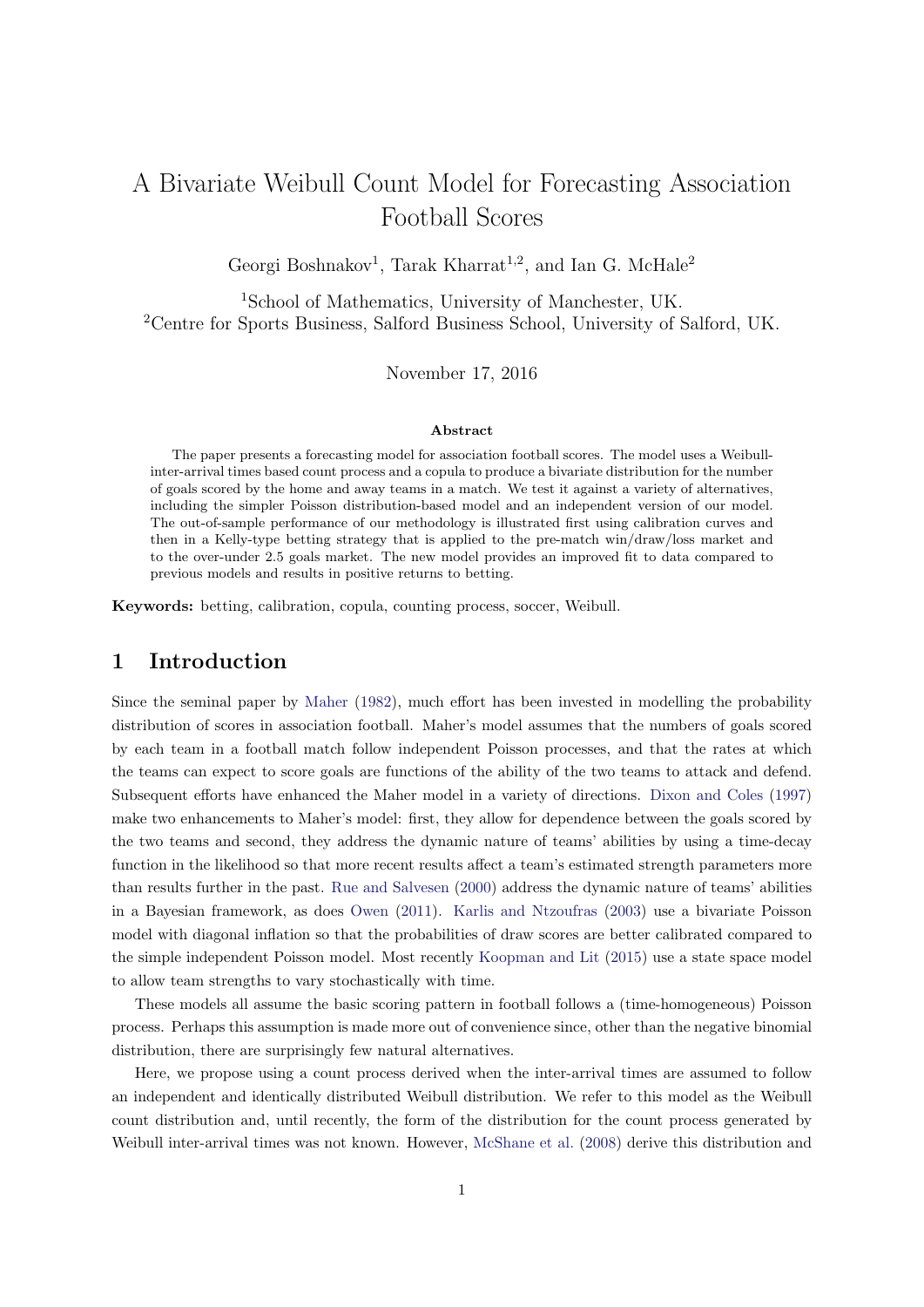so a new, more general, count process model can now be adopted. In addition to using a Weibull count model we allow for dependence between the goals scored by the two teams by employing a copula to generate a bivariate distribution allowing for positive or negative dependence.

Our objective in this paper is to build a model for the goals scored by the two teams in a football match. Our model can be used to construct the probabilities of the score-lines and hence can be employed in betting market analysis and, for example, to study market efficiency.

The computations and the graphs in the paper were done with R [\(R Core Team,](#page-14-4) [2016\)](#page-14-4) using the Countr package [\(Kharrat and Boshnakov,](#page-13-3) [2016\)](#page-13-3) available from The Comprehensive R Archive Network (CRAN).

The remainder of the paper is structured as follows: in Section [2](#page-2-0) we present the Weibull count distribution, our bivariate model and give our specification for its use when modelling the goals scored by the two teams in a football match. Results of fitting our model to data from the English Premier League are presented in Section [3](#page-6-0) whilst the out-of-sample predictive performance, including the results of a simple Kelly-based betting strategy are described in Section [4.](#page-8-0) We conclude with some closing remarks in Section [5.](#page-12-0)

## <span id="page-2-0"></span>2 A Bivariate Weibull Count Distribution

#### 2.1 The Weibull Renewal Process

[McShane et al.](#page-14-3) [\(2008\)](#page-14-3) derive the probability distribution of the number of events occurring by some time t when the inter-arrival times are assumed to be independent and identically distributed Weibull random variables (this process is also known as a Weibull renewal process). They do so by using a Taylor series expansion of the exponential in the Weibull density. They name the resulting count process the 'Weibull count model' and its probability mass function is given by

<span id="page-2-1"></span>
$$
\Pr(X(t) = x) = \sum_{j=x}^{\infty} \frac{(-1)^{x+j} (\lambda t^c)^j \alpha_j^x}{\Gamma(cj+1)},\tag{1}
$$

where  $\alpha_j^0 = \Gamma(cj+1)/\Gamma(j+1), j = 0, 1, 2, \ldots$ , and  $\alpha_j^{x+1} = \sum_{m=x}^{j-1} \alpha_m^x \Gamma(cj - cm + 1)/\Gamma(j - m + 1)$ , for  $x = 0, 1, 2, \ldots$ , for  $j = x + 1, x + 2, x + 3, \ldots$  In equation [\(1\)](#page-2-1),  $\lambda$  is a 'rate' parameter and c is the 'shape' parameter of the distribution. Here, the observation unit is the match which we take as having a duration of 1 time unit. The rate,  $\lambda$ , is thus the scoring rate per match.

The use of the Weibull distribution to model the inter-arrival times allows the hazard  $h(t)$  associated to the count process to vary over time. The Weibull-hazard is given by

$$
h(t) = \lambda ct^{c-1}
$$

and can be either monotically increasing for  $c > 1$ , monotonically decreasing for  $c < 1$ , or constant (and equal to  $\lambda$ ) for  $c = 1$ . Note that when  $c = 1$ , we recover the (time-homogeneous) Poisson process. It is also interesting to note that this model naturally handles both over-dispersed data (mean smaller than the variance;  $c < 1$ ) and under-dispersed data (mean larger than the variance;  $c > 1$ ) whilst the Poisson count distribution  $(c = 1)$  can only accommodate equi-dispersed data (mean equal to the variance).

Despite the somewhat intimidating appearance of equation [\(1\)](#page-2-1), the computations for the Weibull count model can be done without much trouble. For the usual values of count (goals) observed in association football  $(x \in [0, 10])$ , the first 50 terms of the infinite series are sufficient to compute accurately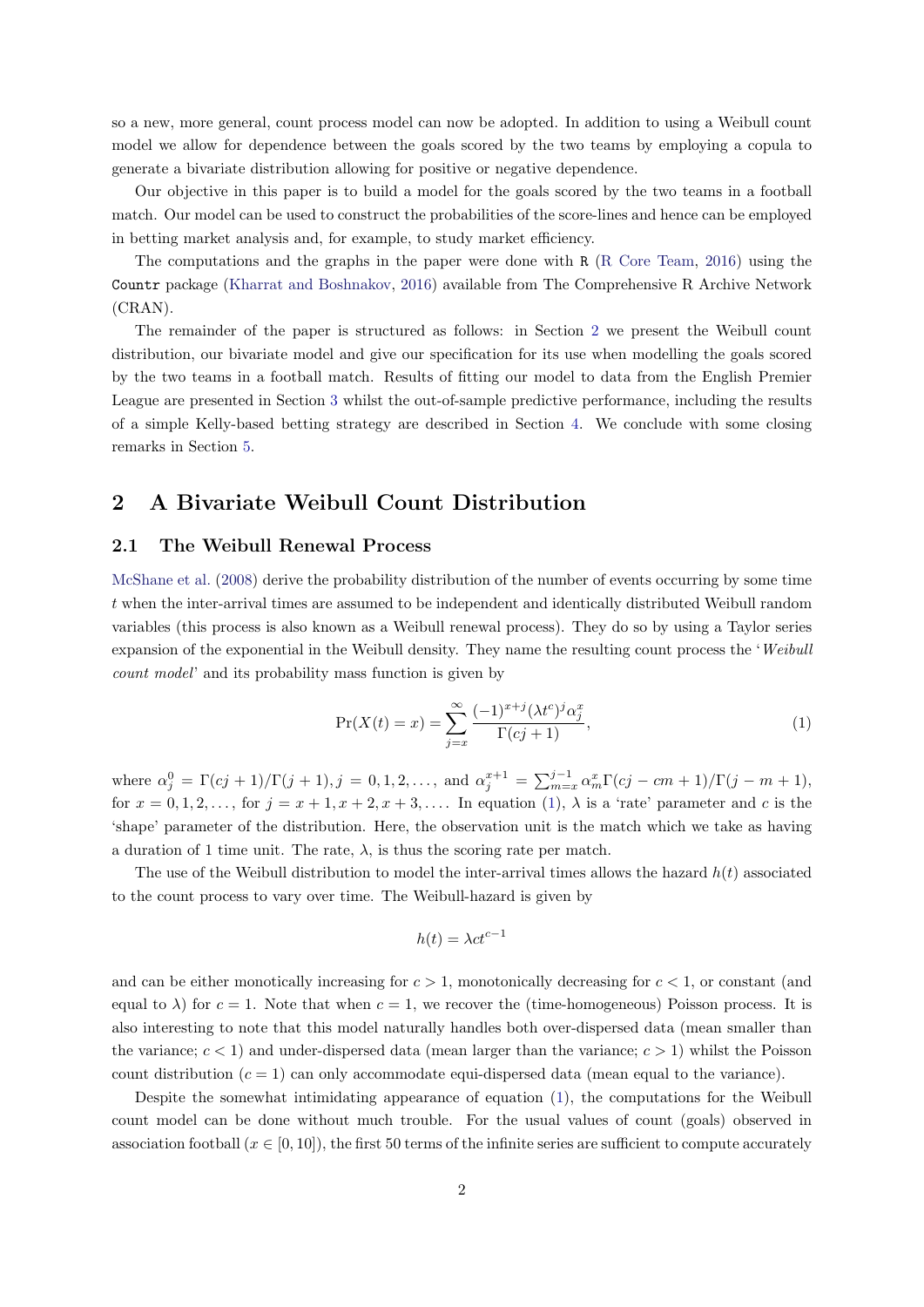<span id="page-3-0"></span>

Figure 1: Histograms of home goals (left) and away goals (right) with the fitted Poisson and Weibull count models. The estimated parameters are, for the home team,  $\lambda_H = 1.50 (0.04)$ ,  $c_H = 1.56 (0.03)$  and for the away team,  $\lambda_A = 1.10 (0.03)$  and  $c_A = 0.85 (0.04)$ , where the figures in parentheses are standard errors.

the probabilities. For speed, we implemented these computations in C++, though [McShane et al.](#page-14-3) [\(2008\)](#page-14-3) were able to perform the computations in Microsoft Excel. We validated the computations by retrieving the Poisson case  $(c = 1)$  and by reproducing the analysis conducted in [McShane et al.](#page-14-3) [\(2008\)](#page-14-3). All the computation described in this paper can be reproduced using the R [\(R Core Team,](#page-14-4) [2016\)](#page-14-4) add-on package Countr [Kharrat and Boshnakov](#page-13-3) [\(2016\)](#page-13-3).

Figure [1](#page-3-0) shows the Weibull count model and the Poisson distribution fitted to the goals scored by the home team (left) and the away team (right) in matches played in the English Premier League during the five seasons from 2010-11 to 2014-15. Also shown are the density histograms of home goals and away goals. Eyeballing the fit of the two distributions suggests that the Weibull count model and the Poisson distribution provide similar goodness-of-fit for home goals (although slightly better for the Weibull count especially for the 0 count), whereas for away goals, it is clear that the Weibull count model is an improvement. The  $\chi^2$  goodness-of-fit test statistics for the fitted models shown in Table [1](#page-3-1) support this. In fact, they suggest that the Poisson distribution is not adequate for either home or away goals, while the Weibull count model is appropriate.

|                              | Home Goals |  |            |        |                | Away Goals |
|------------------------------|------------|--|------------|--------|----------------|------------|
|                              |            |  | df p-value |        |                | df p-value |
| Weibull count model 7.65     |            |  | 4 0.10     | 6.59   | $\overline{4}$ | 0.16       |
| Poisson distribution 13.23 5 |            |  | 0.002      | 23.5 5 |                | 0.0002     |

<span id="page-3-1"></span>Table 1:  $\chi^2$  goodness-of-fit test statistics for the fitted Weibull count model and Poisson distribution to home goals and away goals.

We now present a bivariate distribution based on the Weibull count model and include some modifications that can be used for forecasting the results of football matches.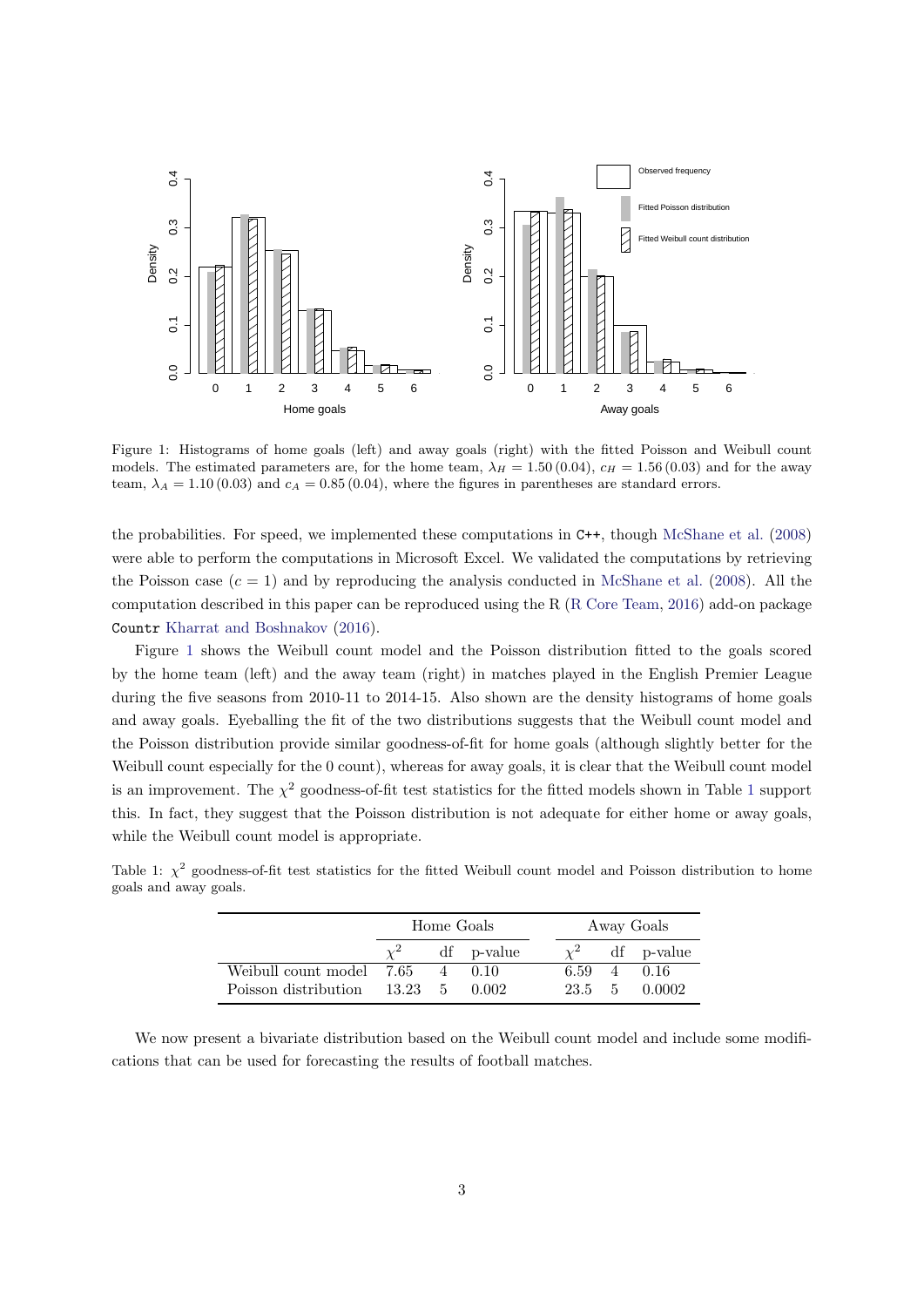#### 2.2 Using a Copula To Generate a Bivariate Model

The existence of some sort of dependence between the goals scored by two teams in a football match is widely accepted. However, the exact specification of the dependence is less clear. For example, [Dixon and Coles](#page-13-0) [\(1997\)](#page-13-0) find evidence of dependence by studying the difference in the empirical joint distribution of goals scored by the two teams and the implied joint distribution under the hypothesis that the two random variables are independent (i.e. the product of the marginal distributions). Having confirmed the distributions are not independent, they impose an ad hoc correction to their bivariate Poisson distribution. [Karlis and Ntzoufras](#page-13-1) [\(2003\)](#page-13-1) use a diagonally inflated distribution to account for the fact that draw results are observed more frequently than they would be under the independent bivariate Poisson model (although only positive dependence can be captured by the bivariate Poisson distribution). Here, we follow [McHale and Scarf](#page-14-5) [\(2011\)](#page-14-5) who choose to allow for any potential dependence between the goals scored by the two teams by using a copula to 'glue' together the two marginal distributions of goals scored.

A copula, C, is a multivariate distribution with all univariate marginal distributions being uniformly distributed on the unit interval,  $[0, 1]$ . In other words, C is the distribution of a multivariate uniform random vector. The power of using a copula approach for modelling dependence comes from a theorem due to Sklar [\(Sklar,](#page-14-6) [1973\)](#page-14-6) that states that the joint cumulative distribution function  $F$  of any pair of random variables  $(Y_1, Y_2)$  may be written in the form

$$
F(y_1, y_2) = C(F_1(y_1), F_2(y_2)), \qquad (y_1, y_2) \in \mathbb{R}^2,
$$

where  $F_1$  and  $F_2$  are their marginal cumulative distribution functions and C is a copula.

Here we want to join two marginal distributions and in this bivariate case, there are a plethora of copulas to choose from. We initially experimented with the Gaussian copula and Frank's copula. However, Frank's copula tended to provide a superior fit to the data according to the AIC and BIC. Of course, it also has the advantage of allowing for the full range of dependence so that the correlation can range from −1 to 1. The Frank copula is given by

$$
C(u, v) = -\frac{1}{\kappa} \ln \left( 1 + \frac{(e^{-\kappa u} - 1)(e^{-\kappa v} - 1)}{e^{-\kappa} - 1} \right),
$$

where  $\kappa \in \Re$  is the dependence parameter.

To construct our bivariate Weibull count model we use the Weibull count probability mass function given by [\(1\)](#page-2-1) to first calculate the cumulative distribution functions,  $F_1(y_1; \lambda_1, c_1)$  and  $F_2(y_2; \lambda_2, c_2)$ . Using the copula  $C(u, v; \kappa)$  to glue these marginals together, the likelihood function for the parameter vector  $(\lambda_1, c_1, \lambda_2, c_2, \kappa)$  given the *i*th pair of observations  $(y_{1i}, y_{2i})$  is

<span id="page-4-0"></span>
$$
\mathcal{L}(\lambda_1, c_1, \lambda_2, c_2, \kappa; y_{1i}, y_{2i}) = \Pr(Y_1 = y_{1i}, Y_2 = y_{2i})
$$
  
=  $C(F_1(y_{1i}), F_2(y_{2i})) - C(F_1(y_{1i} - 1), F_2(y_{2i})) - C(F_1(y_{1i}, F_2(y_{2i} - 1)) - C(F_1(y_{1i}), F_2(y_{2i} - 1)) - C(F_1(y_{1i}, F_2(y_{2i} - 1)) - F_2(y_{2i} - 1)).$  (2)

The log-likelihood,  $\ell(\lambda_1, c_1, \lambda_2, c_2, \kappa; \mathbf{y}_1, \mathbf{y}_2) = \sum_{i=1}^n \log \mathcal{L}$ , for a sample of *n* football matches can be maximised using standard numerical optimization routines.

We note that Frank's copula nests the independence case ( $\kappa = 0$ ) so that a test of whether  $\kappa$  is equal to 0 is equivalent to testing the assumption of independence.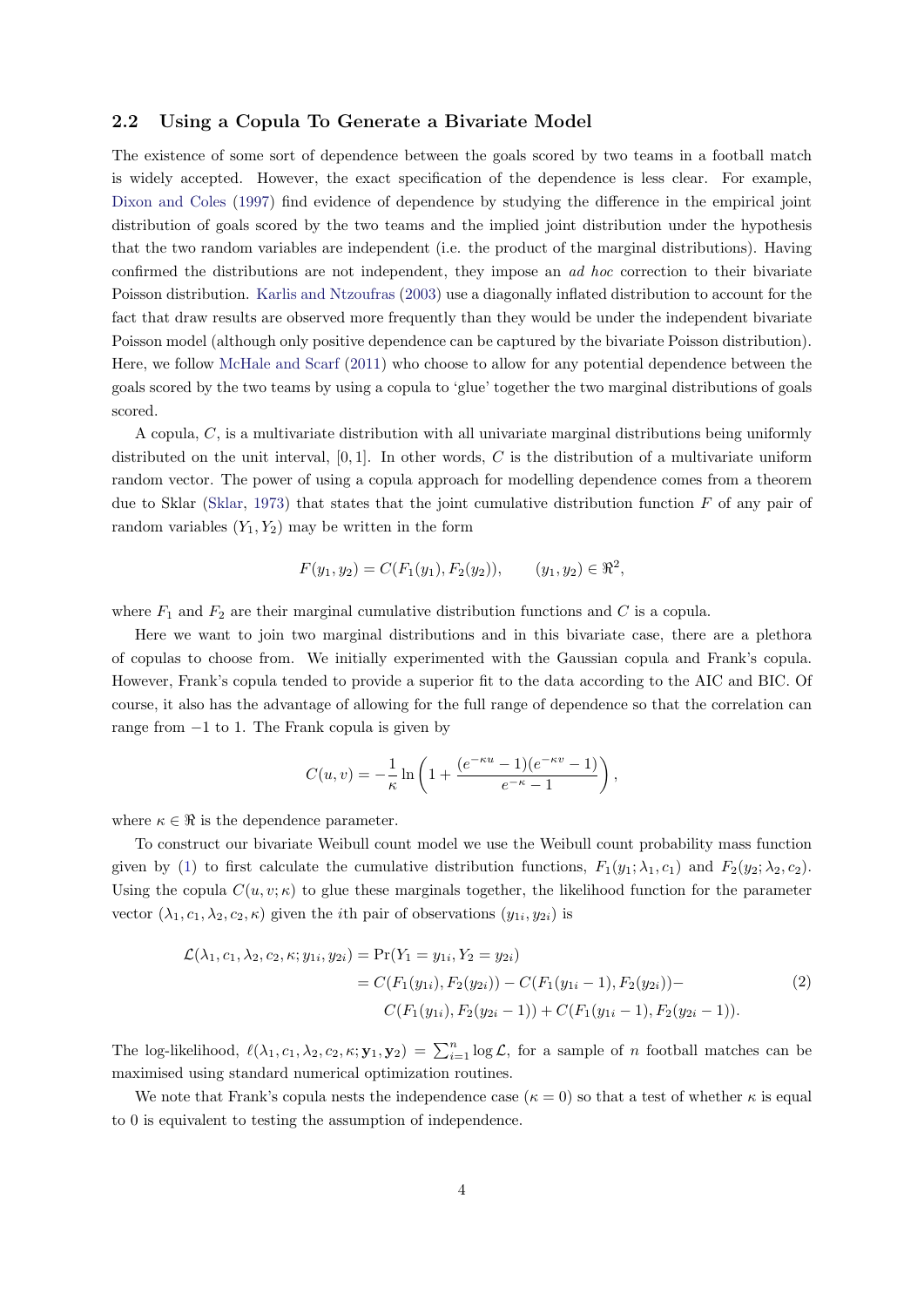#### 2.3 A Model for Goals

Since [Maher](#page-14-0) [\(1982\)](#page-14-0) first gave his specification for modelling the goals scored by the two teams in a football match, many researchers have followed suit. Adapting the specification to our bivariate model is simple due to the presence of the rate parameter,  $\lambda$ , in the distribution function given in equation [\(1\)](#page-2-1). As in [Maher](#page-14-0) [\(1982\)](#page-14-0) we let the rate parameter for home team  $i$  playing against away team  $j$  be

$$
\log(\lambda_i) = \alpha_i + \beta_j + \gamma,
$$

where  $\alpha_i$  is the attack strength (the higher the value of  $\alpha$ , the stronger is the attack) of team i,  $\beta_j$  is the defence strength (the smaller the value of  $\beta$ , the stronger is the defence) of team j and  $\gamma$  is a home advantage parameter. The away team's scoring rate is given by

$$
\log(\lambda_j) = \alpha_j + \beta_i.
$$

The above model is static in that the team strength parameters are not allowed to vary with time. This is not a good approximation. For example, [Baker and McHale](#page-13-4) [\(2015\)](#page-13-4) present a time varying model for team strengths and find that the strengths do indeed vary over time as, for example, teams buy and sell players, injuries occur and runs of good and bad form happen. In the forecasting literature there have been two approaches to allowing time-varying team strengths.

First, one can build a model in which the team strengths are assumed to vary stochastically, such as in [Crowder et al.](#page-13-5) [\(2002\)](#page-13-5), [Owen](#page-14-2) [\(2011\)](#page-14-2) or [Koopman and Lit](#page-13-2) [\(2015\)](#page-13-2). Second, one can adopt a time decay factor in the likelihood function so that more recent matches have greater weight in estimating the team strength parameters than matches further in the past. Implicitly one is assuming that the recent results of each team are indicative of that team's changing strength — a seemingly intuitive and reasonable assumption to make. This is the approach first presented in [Dixon and Coles](#page-13-0) [\(1997\)](#page-13-0) and is how we deal with the time-varying nature of team strengths here.

Using an exponential weighting function, our 'pseudo-likelihood',  $\tilde{\mathcal{L}}$ , at time t is given by

$$
\tilde{\mathcal{L}}_t(\kappa, c, \alpha, \beta) = \prod_{k \in A_t} e^{-\xi(t - t_k)} \mathcal{L},
$$

where  $t_k$  is the time when match k was played,  $A_t = \{k : t_k < t\}$  is the subset of all matches played up to, but not including, time t and  $\mathcal L$  is as given in equation [\(2\)](#page-4-0). The parameter  $\xi$  cannot be estimated by maximising the likelihood. [Dixon and Coles](#page-13-0) [\(1997\)](#page-13-0) select the  $\xi$  that maximises

$$
S(\xi) = \sum_{k=1}^{N} (\delta_k^H \log p_k^H + \delta_k^A \log p_k^A + \delta_k^D \log p_k^D),
$$

where  $\delta_k^H = 1$  if match k is a home win (else  $\delta_k^H = 0$ ), and  $p_k^H$ ,  $p_k^A$  and  $p_k^D$  are the maximum likelihood estimates of a home win, an away win and draw respectively. We modify this approach as our model is perhaps 'wasted' testing it against only the 1X2 (home win, draw, away win) market. Rather, we choose  $\xi$  to maximise the following objective function which includes the over-under 2.5 goals market

<span id="page-5-0"></span>
$$
T(\xi) = \sum_{k=1}^{N} (\delta_k^H \log p_k^H + \delta_k^A \log p_k^A + \delta_k^D \log p_k^D + \gamma_k^{O2.5} \log p_k^{O2.5} + \gamma_k^{U2.5} \log p_k^{U2.5}),
$$
(3)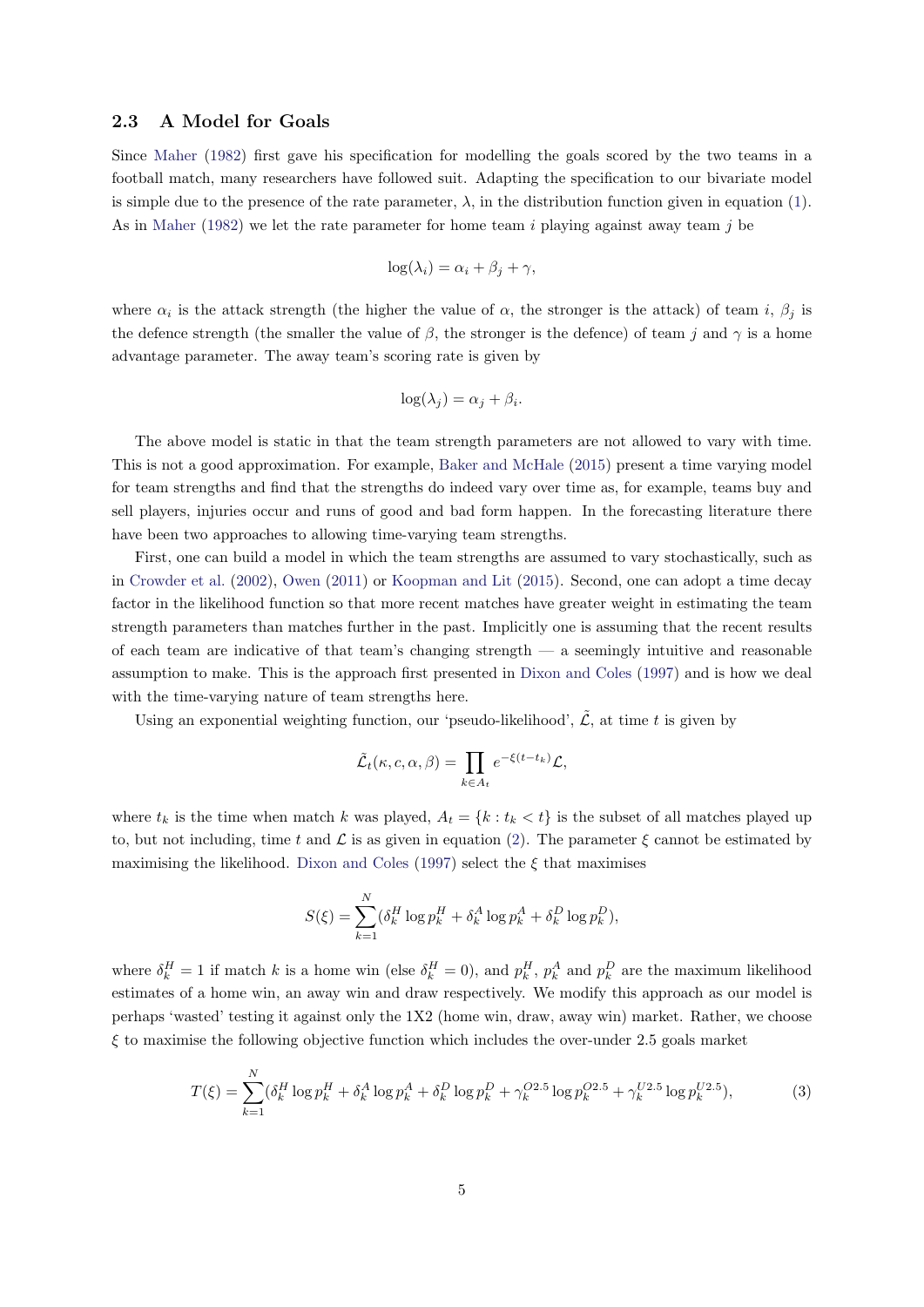<span id="page-6-1"></span>

Figure 2: Objective function.

where  $\gamma_k^{O2.5} = 1$  if there are more than 2.5 goals in match k and  $\gamma_k^{U2.5} = 1$  if there are fewer than 2.5 goals in match k and  $p_k^{O2.5}$  and  $p_k^{U2.5}$  are the model implied probabilities of there being more than or less than [2](#page-6-1).5 goals in match k. Figure 2 shows a plot of [\(3\)](#page-5-0) as  $\xi$  varies from 0 to 0.008 and there is a clear maximum at  $\xi = 0.002$  and this is the value we use throughout. Following [Dixon and Coles](#page-13-0) [\(1997\)](#page-13-0) we use a half-week as the unit of time. They estimate a value of 0.0065 which is of the same order of magnitude of our estimated value of  $\xi$ .

## <span id="page-6-0"></span>3 Results

We obtained data on the results of matches in the English Premier League for the ten seasons from 2006/07 to 2015/16 inclusive from <www.football-data.co.uk>. The data also include pre-match odds from several bookmakers for the 1X2 (win, draw, lose) market and the over-under 2.5 goals market. We examine the goodness-of-fit of the models to these data using several methods: the log-likelihood and Akaike Information Criterion (AIC) are used for in-sample goodness-of-fit diagnostics, whilst returns to betting and calibration curves, are used to examine the out-of-sample predictive ability of the models. But first, we take a look at the estimated team strengths.

#### 3.1 Estimated Team Strengths

As we describe below, we fitted the model to rolling windows of four-and-a-half seasons. In this section we report the results at the end of the  $2015/16$  season. The estimated distribution parameters c in equation [\(1\)](#page-2-1) are  $c_H = 1.050 (0.0416)$  for the home team and  $c_A = 0.9831 (0.0482)$  for the away team (standard errors in parentheses). The estimated value of the dependence parameter in the copula is  $\kappa = -0.4561(0.1961)$ , so that the value of Kendall's  $\tau$  is  $-0.050$  suggesting a negative (and statistically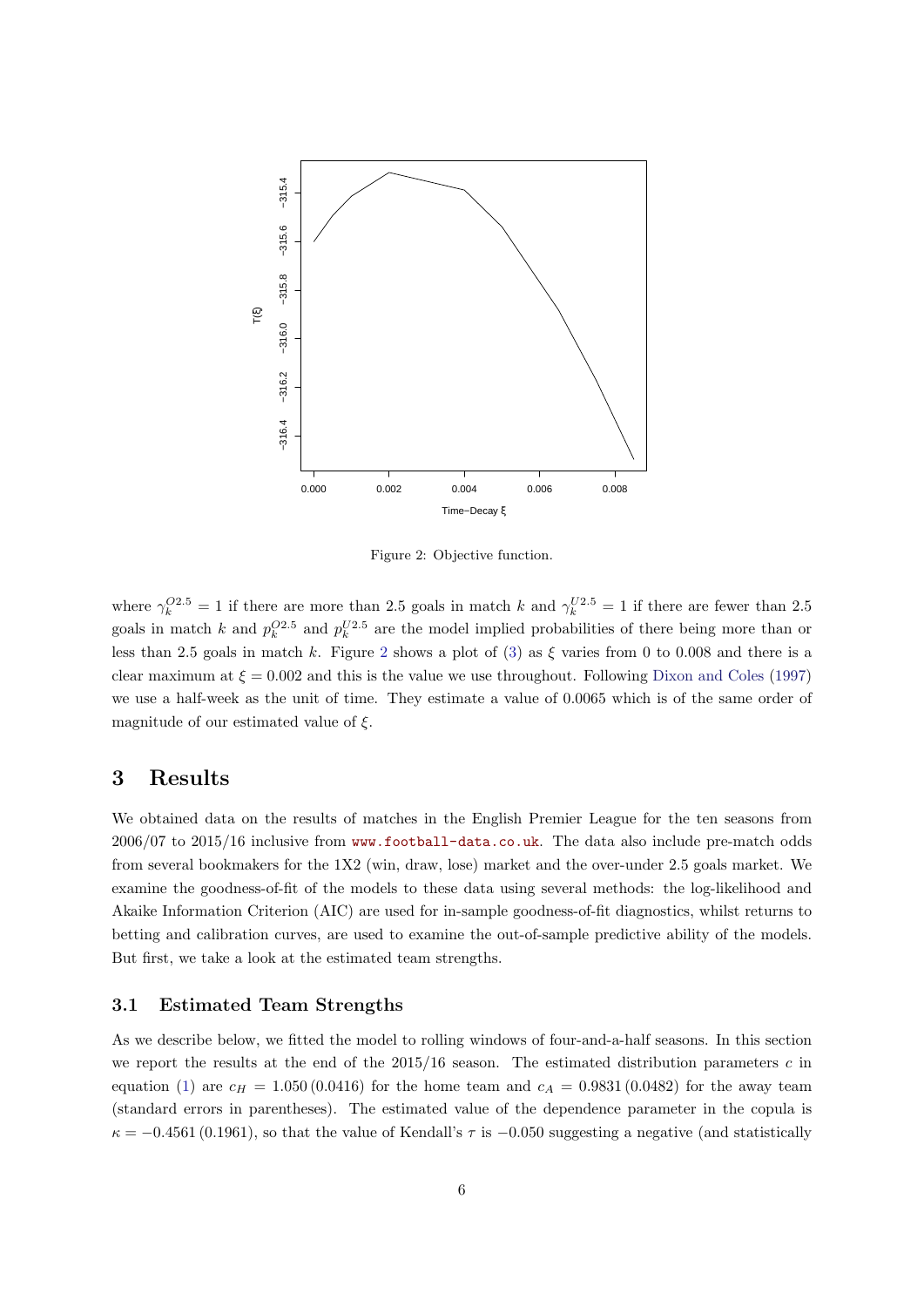significant) dependence. Lastly, the estimated home advantage is  $\gamma = 0.2948 \, (0.0503)$ . The standard errors have been computed assuming asymptotic normality and using numerical estimates of the gradient and the hessian. As pointed out by [McShane et al.](#page-14-3) [\(2008\)](#page-14-3) this gives reasonably close results compared to a bootstrap approach.

Table [2](#page-7-0) shows the estimated team strength parameters,  $\alpha$  (attack) and  $\beta$  (defence), for our model. As one would expect, teams with fewer observations have larger standard errors for the estimated strengths. These teams are ones that have not played in the league every year due to promotion and relegation (after each season three teams are relegated, whilst three teams are promoted into the Premier League from the Championship). For example, Blackburn Rovers and Wolverhampton Wanderers have the two largest standard errors on their estimated attack strengths.

<span id="page-7-0"></span>Table 2: Estimated team strength parameters, based on the last four-and-a-half seasons matches. Larger  $\alpha$ 's indicate stronger attack, smaller  $\beta$ 's stronger defence.

| Team                    | $\alpha$ (s.e.) | $\beta$ (s.e.)  |
|-------------------------|-----------------|-----------------|
| Arsenal                 | 0.392(0.076)    | 0.241(0.103)    |
| Aston Villa             | $-0.272(0.101)$ | $-0.281(0.084)$ |
| Blackburn Rovers        | $-0.138(0.316)$ | $-0.422(0.253)$ |
| <b>Bolton Wanderers</b> | $-0.152(0.310)$ | $-0.379(0.263)$ |
| Bournemouth             | 0.014(0.156)    | $-0.283(0.139)$ |
| <b>Burnley</b>          | $-0.470(0.213)$ | $-0.053(0.165)$ |
| Cardiff City            | $-0.344(0.221)$ | $-0.423(0.156)$ |
| Chelsea.                | 0.371(0.077)    | 0.196(0.102)    |
| Crystal Palace          | $-0.129(0.107)$ | 0.011(0.105)    |
| Everton                 | 0.183(0.083)    | 0.039(0.095)    |
| Fulham                  | $-0.020(0.129)$ | $-0.373(0.113)$ |
| Hull City               | $-0.261(0.144)$ | $-0.063(0.127)$ |
| Leicester City          | 0.264(0.104)    | 0.096(0.125)    |
| Liverpool               | 0.401(0.076)    | $-0.013(0.094)$ |
| Manchester City         | 0.550(0.072)    | 0.242(0.104)    |
| Manchester United       | 0.312(0.079)    | 0.230(0.102)    |
| Newcastle United        | $-0.058(0.093)$ | $-0.256(0.085)$ |
| Norwich City            | $-0.201(0.111)$ | $-0.241(0.095)$ |
| Queens Park Rangers     | $-0.173(0.132)$ | $-0.314(0.110)$ |
| Reading                 | $-0.103(0.211)$ | $-0.387(0.172)$ |
| Southampton             | 0.165(0.087)    | 0.120(0.101)    |
| Stoke City              | $-0.097(0.093)$ | $-0.013(0.093)$ |
| Sunderland              | $-0.123(0.094)$ | $-0.128(0.088)$ |
| Swansea City            | 0.024(0.089)    | $-0.059(0.091)$ |
| Tottenham Hotspur       | 0.302(0.079)    | 0.106(0.098)    |
| Watford                 | $-0.135(0.167)$ | 0.012(0.156)    |
| West Bromwich Albion    | $-0.111(0.094)$ | $-0.068(0.091)$ |
| West Ham United         | 0.093(0.089)    | $-0.019(0.096)$ |
| Wigan Athletic          | $-0.001(0.168)$ | $-0.310(0.153)$ |
| Wolverhampton Wanderers | $-0.279(0.338)$ | $-0.682(0.228)$ |

### 3.2 In-sample Model Diagnostics

We compare the fit of our main model with the performance of three other models, an independent Poisson model, an independent Weibull count model and a Frank copula-induced bivariate Poisson model. Using these three models as benchmarks enables us to gauge where any out-performance may be originating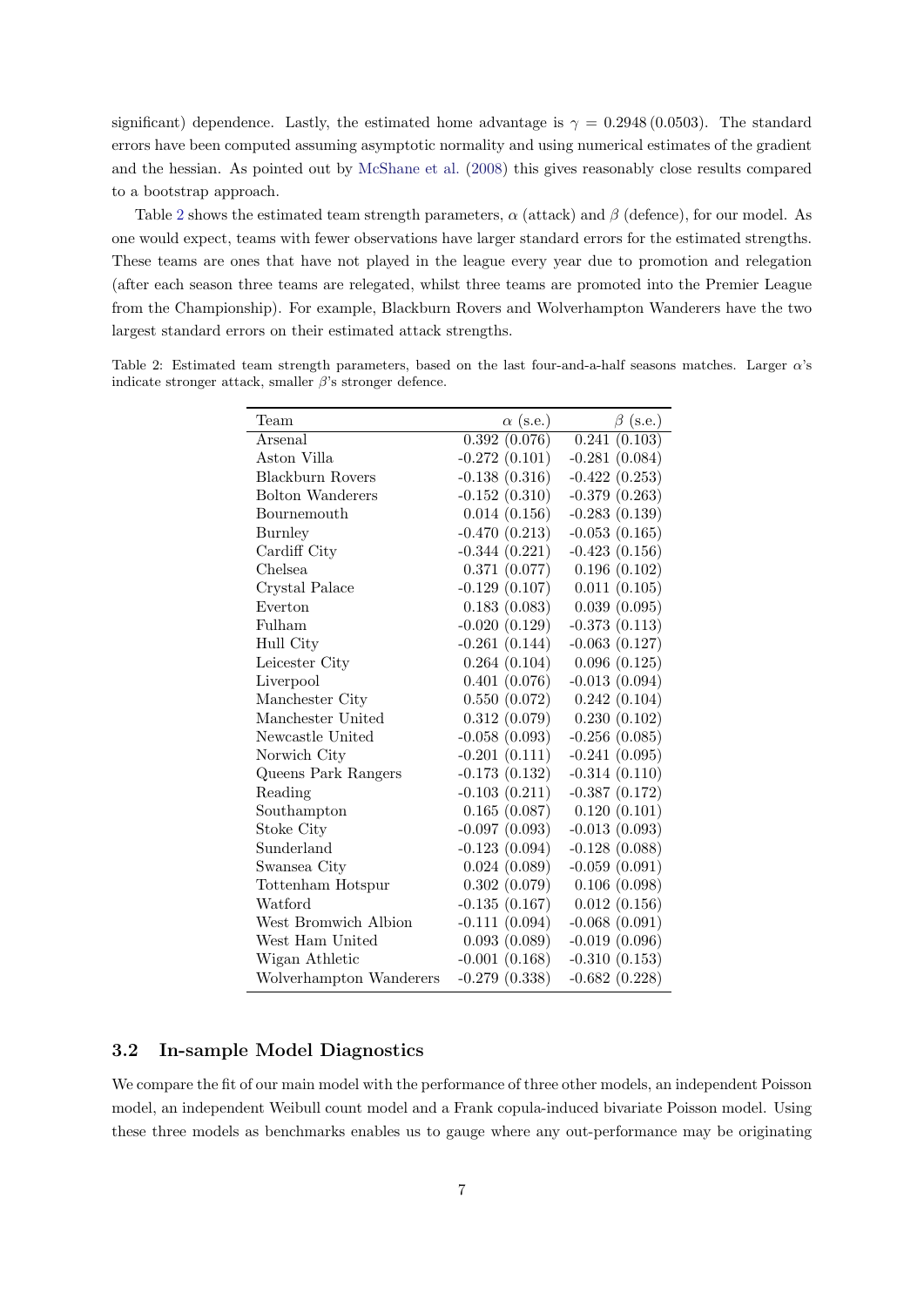(for example, an improvement in goodness-of-fit may come from modelling the dependence structure using a copula or it may come from modelling the counts using a Weibull count model rather than a Poisson distribution).

Table [3](#page-8-1) shows the log-likelihood, the number of model parameters and the AIC for each of the four models under consideration. Although the copula-induced bivariate Weibull count model has more parameters, it is the best fitting model based on the AIC. It is noteworthy that the change from Poisson to Weibull count distribution improves the AIC by approximately 6–10 units, and the change from independence to copula-induced dependence improves the AIC by approximately 12–16 units. As such, it looks like the overall improvement of our model comes from both the copula-based dependence and from the use of the Weibull count distribution.

|                                 | Log-likelihood | Number of  | AIC     |
|---------------------------------|----------------|------------|---------|
|                                 |                | parameters |         |
| Copula Weibull Count Model      | $-3250.00$     | 64         | 6628.00 |
| Copula Poison Model             | $-3257.09$     | 62         | 6638.19 |
| Independent Weibull Count Model | $-3258.99$     | 63         | 6643.98 |
| Independent Poisson Model       | $-3264.00$     | 61         | 6650.00 |

<span id="page-8-1"></span>Table 3: Comparison of the four models for football scores fitted (in-sample) to the Premier League data.

## <span id="page-8-0"></span>4 Out-of-sample Performance

To test the model out-of-sample, we fit the model to rolling windows of four-and-a-half seasons (1,710 matches), and for each fit predict the following week's results. The first four-and-a-half season window begins at the start of the 2006/07 season and ends half way through the 2009/10 season. Having made predictions for the following week's games, we move forward one week and refit the model to take account of the latest round of results. We repeat this until the last round of games in the 2009/10 season have been predicted. We then wait for half of the next season to be completed so that there are plenty of data from which reasonable parameter estimates can be obtained for the newly promoted teams and teams with large turnovers in playing staff. We repeat this process for each of the five seasons. This results in a total of 1,140 games (six  $\times$  half seasons) for which out-of-sample forecasts were generated and on which bets could be placed. Windows of length four-and-a-half seasons seem a good compromise between the desire to use more data for model fitting and keeping the model useful for prediction.

#### 4.1 Calibration Curves for the Bivariate Weibull Count Model

Calibration can be intuitively seen as a way to visualise how often a model is right or wrong. In fact, a perfectly calibrated model knows how often it is right or wrong: when it predicts an event with 80% confidence, the event should occur 80% of the time. Whilst perfect accuracy for football forecasting models is probably an unachievable goal, perfect calibration is, in theory, a more realistic target, since a model that has imperfect accuracy could, in principle, be perfectly calibrated. Although popular in quantitative finance, the notion of calibration has never been investigated (to the best of our knowledge) in the sports forecasting literature.

In this section, we directly evaluate the calibration of the bivariate Weibull count model's posterior prediction distribution using the 1,140 matches in our out-sample. For each event forecasted, we visualise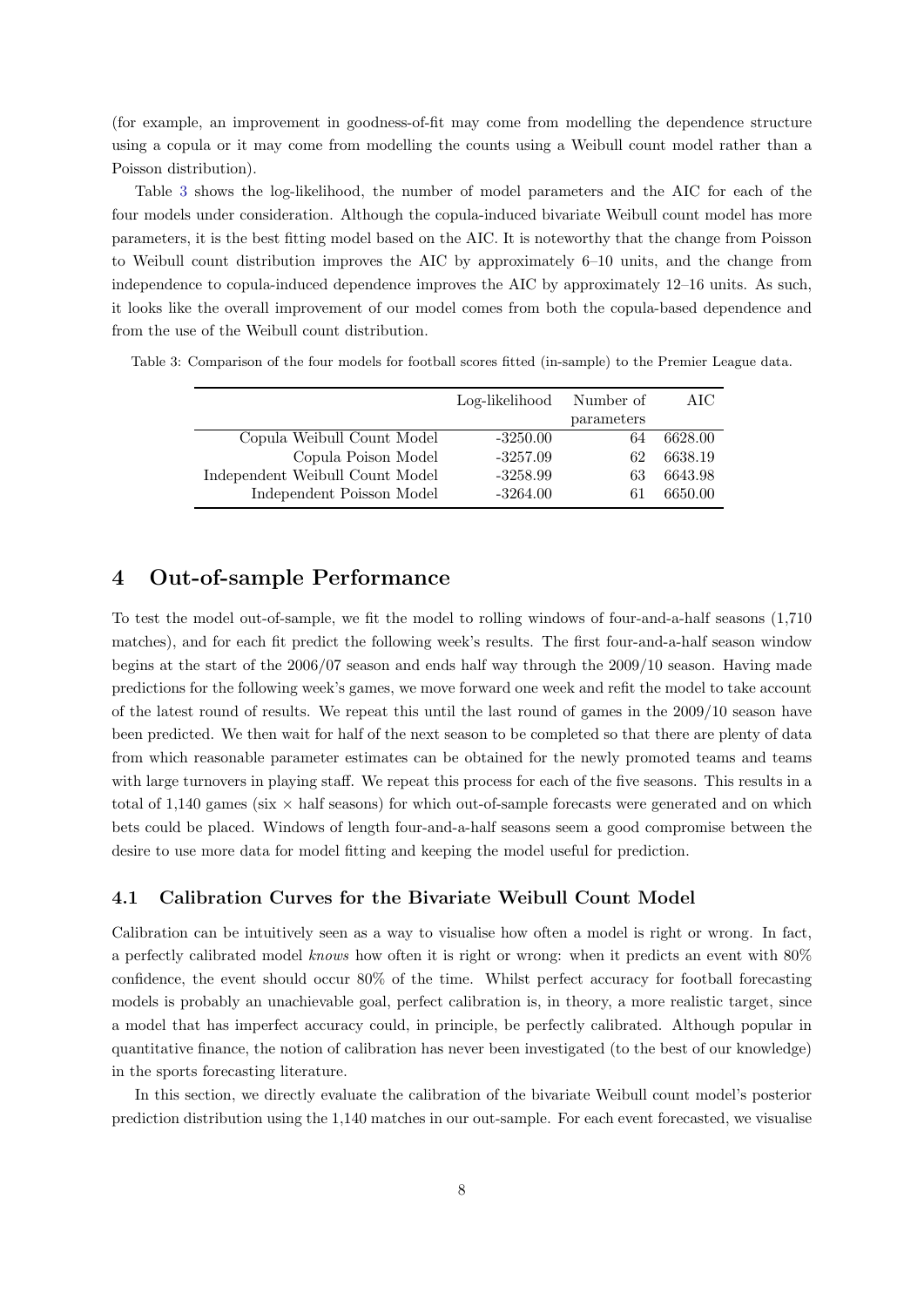the model's performance graphically by plotting the calibration curves (also known as reliability plots). We now briefly describe how we estimate the calibration curves in football.

Consider a binary probabilistic prediction problem, which consists of binary labels and probabilistic predictions for them. Each instance has a ground-truth label  $y \in \{0,1\}$  and an associated predicted probability  $q \in [0, 1]$  generated by the model, where q represents the model's posterior probability of the instance having a positive label  $(y = 1)$ . The calibration curve is simply a plot of the label frequency,  $P(y = 1|q)$ , versus predicted probability. However, computing  $P(y = 1|q)$  requires an infinite amount of data and hence approximation methods are needed to perform the calibration analysis. We follow here Tukey's [\(Tukey et al.,](#page-14-7) [1961\)](#page-14-7) approach and divide the prediction space by 'halves': we split the data into upper and lower halves, then split those halves, then split the extreme halves recursively. Compared to equal-width binning, this allows visual inspection of tail behaviour without devoting too many graphical elements to the bulk of the data. A perfectly calibrated curve would coincide with the  $y = x$  line, so that the empirical frequency of an event equalled the model estimated probability. When the curve lies above the diagonal, the model is pessimistic in that it under-estimates the probability of the event occurring; and when it is below the diagonal, the model is *optimistic* in that it over-estimates the probability of the event occurring.

The calibration curves for predicting home win, draw and away win outcomes in the 1X2 market are shown in Figure [3.](#page-10-0) Overall it appears that the model is 'well-calibrated' - the points lie near the  $y = x$ line.

#### 4.2 Betting Performance

We now test all four models against the betting market. There is a vast array of work in the economics literature examining the efficiency of the betting market on football, and, on the whole, there is agreement that the market is efficient in that it is not possible to accrue 'superior' returns (see, for example, [\(Snowberg and Wolfers,](#page-14-8) [2010\)](#page-14-8)). Thus, comparing the probabilities implied in the betting market with those produced by the model is a simple, but informative guide to the model's effectiveness.

Our betting simulation is out-of-sample: team strengths are estimated using results prior to the match to be bet on. As a consequence of the efficient markets hypothesis, we would consider a return of near the market over-round as evidence that a model is working well. We use the average odds available on two markets: the 1X2 (home win, draw, away win) market, and the over-under 2.5 goals market. During the last half of each of the ten seasons of data, the average over-rounds on the two markets were 5.5% and 6.0% respectively. By testing our model against the over-under market we are gaining an understanding of the model's performance in predicting what it was designed to forecast - goals. If we were to test the model against only the 1X2 market, we would be disregarding the main output from the model - the probabilities of each and every possible scoreline.

Our investment strategy is based on the Kelly Criterion [\(Kelly,](#page-13-6) [1956\)](#page-13-6). The Kelly Criterion is borne from a desire to maximise long-run log-utility and it results in an investment strategy where the bettor invests a fraction  $f$  of his overall wealth

$$
f = \frac{(b+1)p-1}{b},
$$

where  $p$  is the bettor's estimate of the probability of an event (e.g. the home team winning the game), and b is the (fractional) odds offered by the bookmaker (where  $1/(b+1)$  can be interpreted loosely as the bookmaker's implied probability of the event occurring).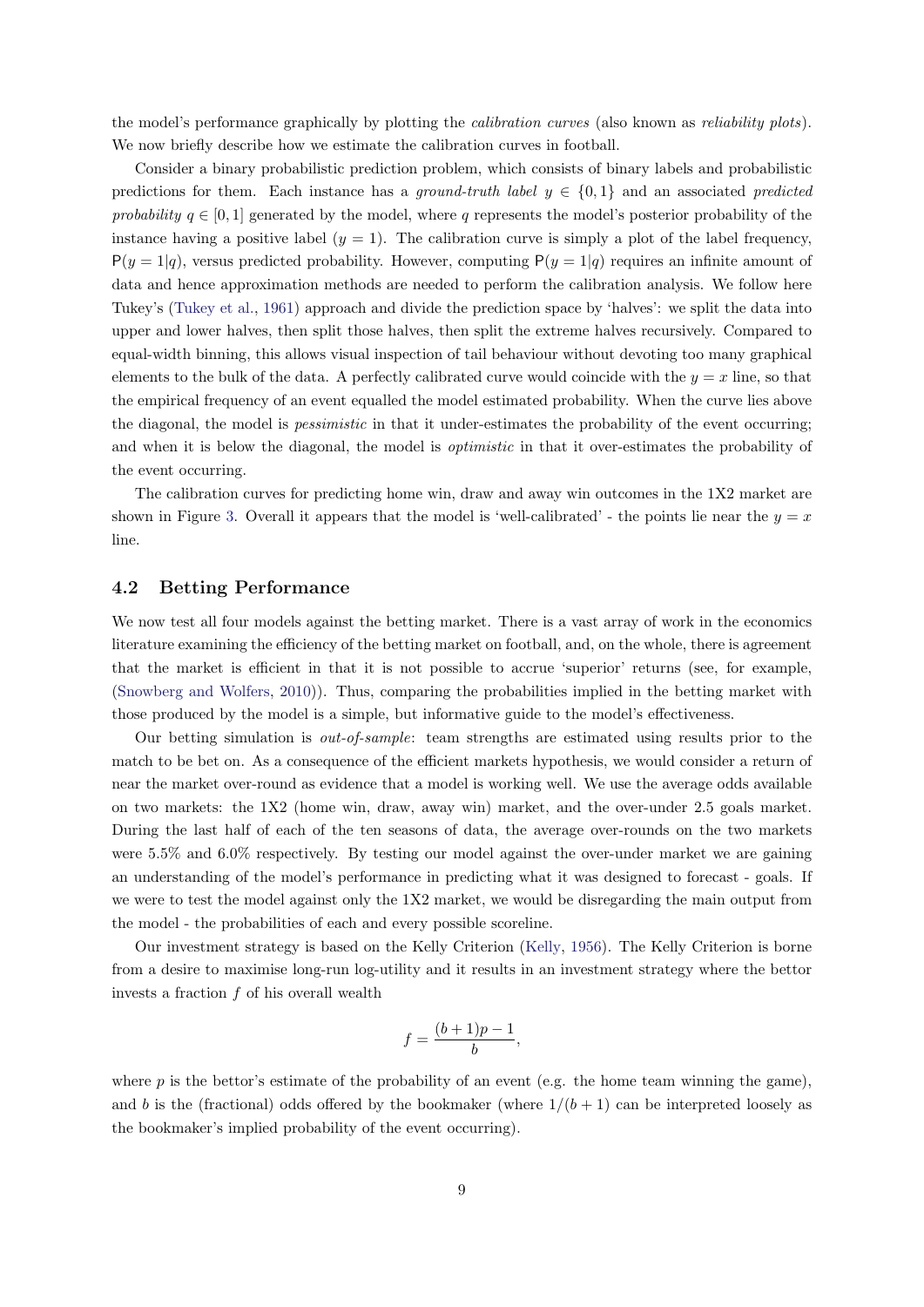<span id="page-10-0"></span>

Figure 3: Calibration curves for predicting outcomes in the 1X2 market. The size of the circles are proportional to the number of observations in each bin.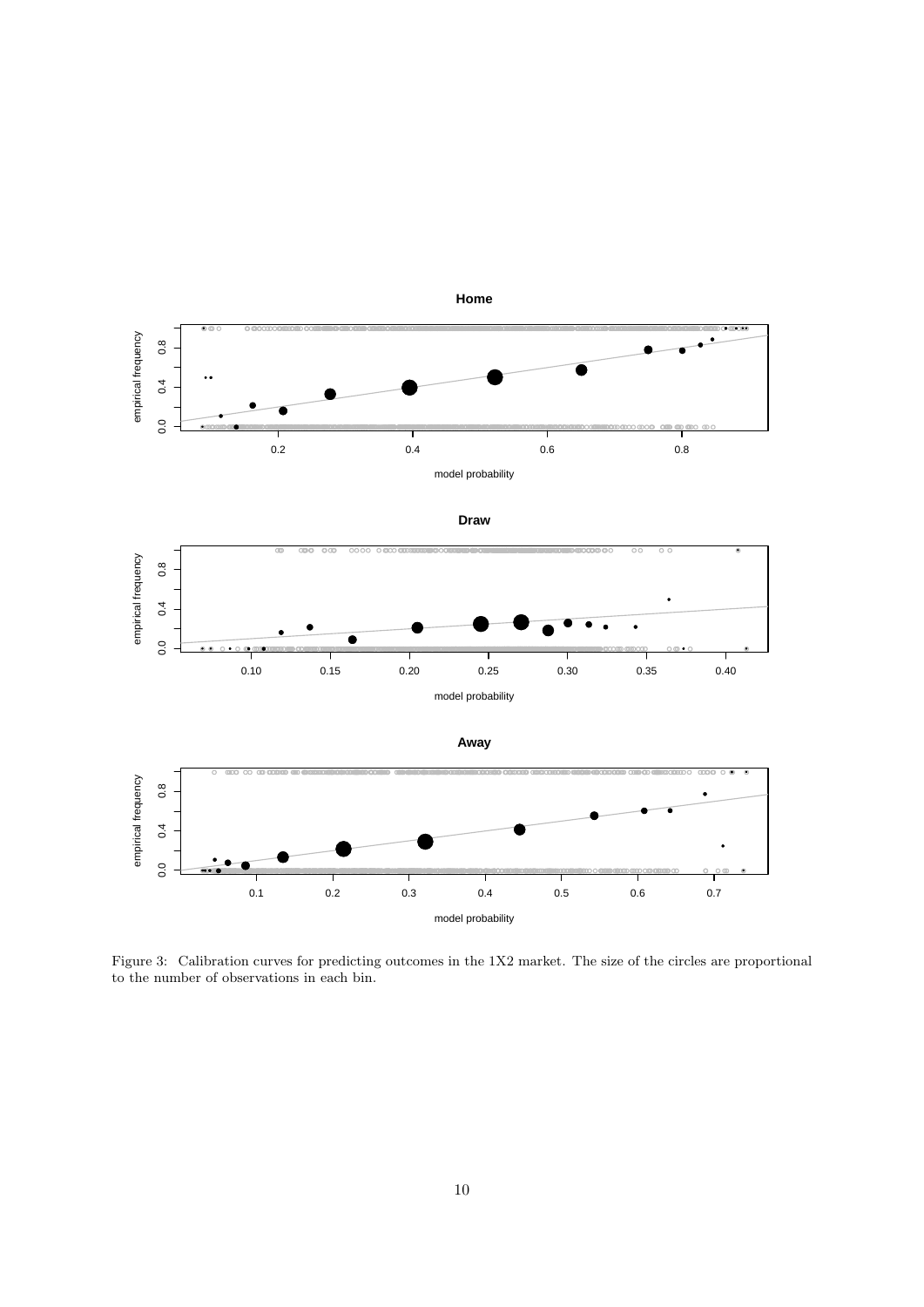We allow a maximum of 1 unit per bet and use the Kelly criterion to decide on what fraction of our 1 unit is staked. Effectively we reset our bankroll to 1 after each bet. An additional 'protection' was also introduced: we restrict ourselves to 'quality bets' when the expected value of any bet is greater than some threshold. For each game, there are five possible events to bet on: home win, draw, away win, over 2.5 goals and under 2.5 goals. For event type  $A$ , we only bet if

$$
EV(A) = \Pr(A) \times Odds(A) - 1 > t,
$$

where t is the threshold parameter. In order to choose a relevant value of t i.e, a value that is a good compromise between betting too much (and losing) and placing a reasonable number of bets, we use our predictions for week 20-21 of every season in our testing set  $(10$ matches  $\times$  2weeks  $\times$  6seasons = 120 games) as described before. A value of  $t = 0.038$  was obtained and used to bet on the remaining unseen 1020 games. Table [4](#page-11-0) shows the out-of-sample returns to 1X2 betting on these matches and Table [5](#page-11-1) shows the out-of-sample returns to betting on the over-under 2.5 goals market for the same matches.

Table 4: Summary of results when betting on the 1X2 market using a Kelly betting strategy.

<span id="page-11-0"></span>

| Model                     | Number  | Number of    | Gross  | Net    | Total  | Return on  |
|---------------------------|---------|--------------|--------|--------|--------|------------|
|                           | of bets | winning bets | return | return | staked | investment |
| Copula Weibull Count      | 612     | 312          | 625.95 | 13.95  | 65.80  | 21.2\%     |
| Independent Weibull Count | 663     | 278          | 671.90 | 8.90   | 67.424 | 13.2%      |
| Copula Poisson Model      | 632     | 265          | 639.02 | 7.02   | 58.01  | 12.1%      |
| Independent Poisson Model | 675     | 291          | 682.44 | 7.44   | 62.52  | 11.9%      |

<span id="page-11-1"></span>Table 5: Summary of results when betting on the over-under 2.5 goals market using a Kelly betting strategy.

| Model                         | Number  | Number of    | Gross  | Net.   | Total  | Return on  |
|-------------------------------|---------|--------------|--------|--------|--------|------------|
|                               | of bets | winning bets | return | return | staked | investment |
| Copula Weibull Count          | - 356   | 190          | 361.88 | 5.88   | 37.93  | 15.5%      |
| Independent Weibull Count     | -385    | 202          | 388.61 | 3.61   | 40.56  | 8.9%       |
| Copula Poisson Model          | - 366   | 187          | 369.99 | 3.99   | 44.33  | $9.0\%$    |
| Independent Poisson Model 377 |         | 195          | 381.12 | 4.12   | 46.81  | 8.8%       |

In both cases the copula Weibull count model produces the highest returns: 21.2% in the case of the 1X2 market and 15.5% in the over-under market. Reading from the bottom row of Table [4](#page-11-0) to the top row shows how improvements in the returns are gained from first adopting the copula bivariate model over the independent model and second by using the Weibull count distribution instead of the Poisson distribution.

The profits demonstrated above may be obtained as a consequence of using an improved model, or an improved betting strategy. To illuminate this issue, we also tested the models using a simple one unit betting strategy - if the expected value of the bet was above the threshold t, we bet one unit. Note that this strategy will stake the same amount independently of the value of the expected value (as long as it exceeds the threshold). Doing so resulted in returns from betting on the 1X2 market using the copula Weibull count model of 23.4%. This is higher than the returns obtained using the Kelly betting strategy (which was 21.2%). This suggests that the returns are coming from the model, and not necessarily from the betting strategy, although we note that we still prefer the use of the Kelly betting strategy because it has smaller confidence intervals and a higher realised Sharpe ratio (0.012 for the Kelly strategy versus 0.054 for the unit betting strategy) which makes its returns more 'robust'.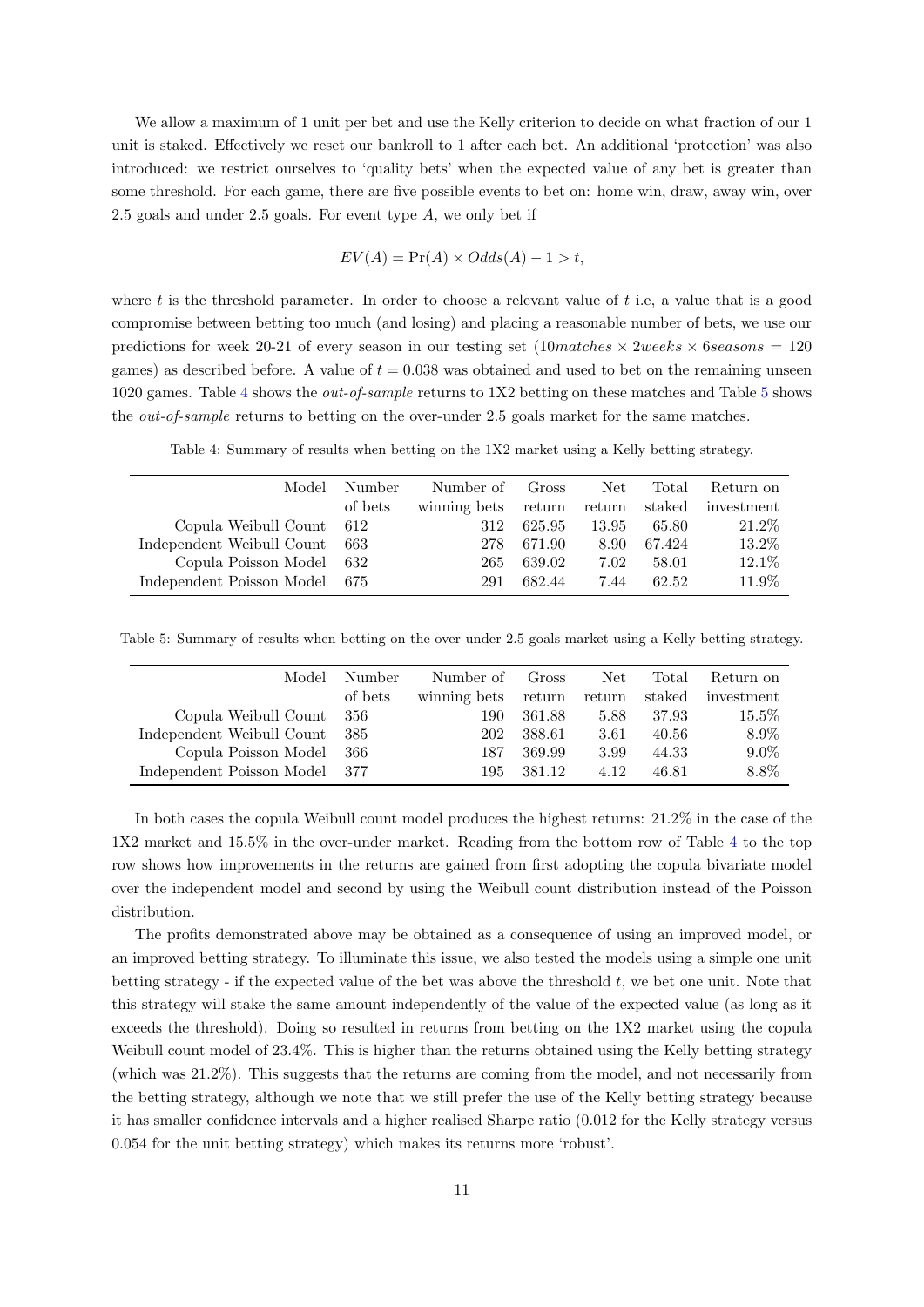Before moving away from testing our model against the betting market, we present the evolution of the cumulative returns over the betting period, together with a bootstrapped confidence interval. Using a bootstrap confidence interval will allow us to see just how 'robust' the achieved returns are. To compute the confidence intervals we utilised a bootstrap procedure in which 100 replicate datasets of identical size to the original (1,020 games) were generated by sampling individual predicted probabilities-odds pairs,  $(p_i, O_i)$ , and the eventual outcome, with replacement. The results reported for the  $(95%)$  confidence intervals are based on a normal approximation and standard errors estimated by the standard deviation of the returns across those samples.

Figure [4](#page-12-1) shows the cumulative profit according to the Kelly betting strategy on the 1X2 market. The plot is similar for the over-under 2.5 goals market. The flat regions are when we do not bet. The most promising sign here is that the lower bound of the confidence interval is positive.

<span id="page-12-1"></span>

Figure 4: Cumulative profit to Kelly betting strategy on the 1X2 market using the bivariate Weibull count model.

Obtaining returns that are superior and positive in both the 1X2 and over-under 2.5 markets, is interesting for two reasons. First, we take the results as validation of our model, and second, and more profoundly, there are implications for market efficiency, which may be the subject of future research.

## <span id="page-12-0"></span>5 Discussion

In this paper we have studied a new model for bivariate counts to predict the score distribution in football matches. Our model assumes that the distribution of inter-arrival time for goals is Weibull, rather than exponential (the latter is implied when using the Poisson distribution). We induce dependency between the two marginals using a Frank copula. We test this bivariate Weibull count model against three alternative models both in-sample and out-of-sample and the bivariate Weibull count model provides a superior fit to results data from the English Premier League.

Perhaps most interesting is the finding that our model attains positive returns in both the 1X2 and over-under 2.5 goals betting markets. However, it is worth noting that although we can 'beat the bookmakers', we are picking and choosing a relatively small number of matches to bet on. A bookmaker must produce competitive odds for an entire league fixture list. To do so is a more challenging task and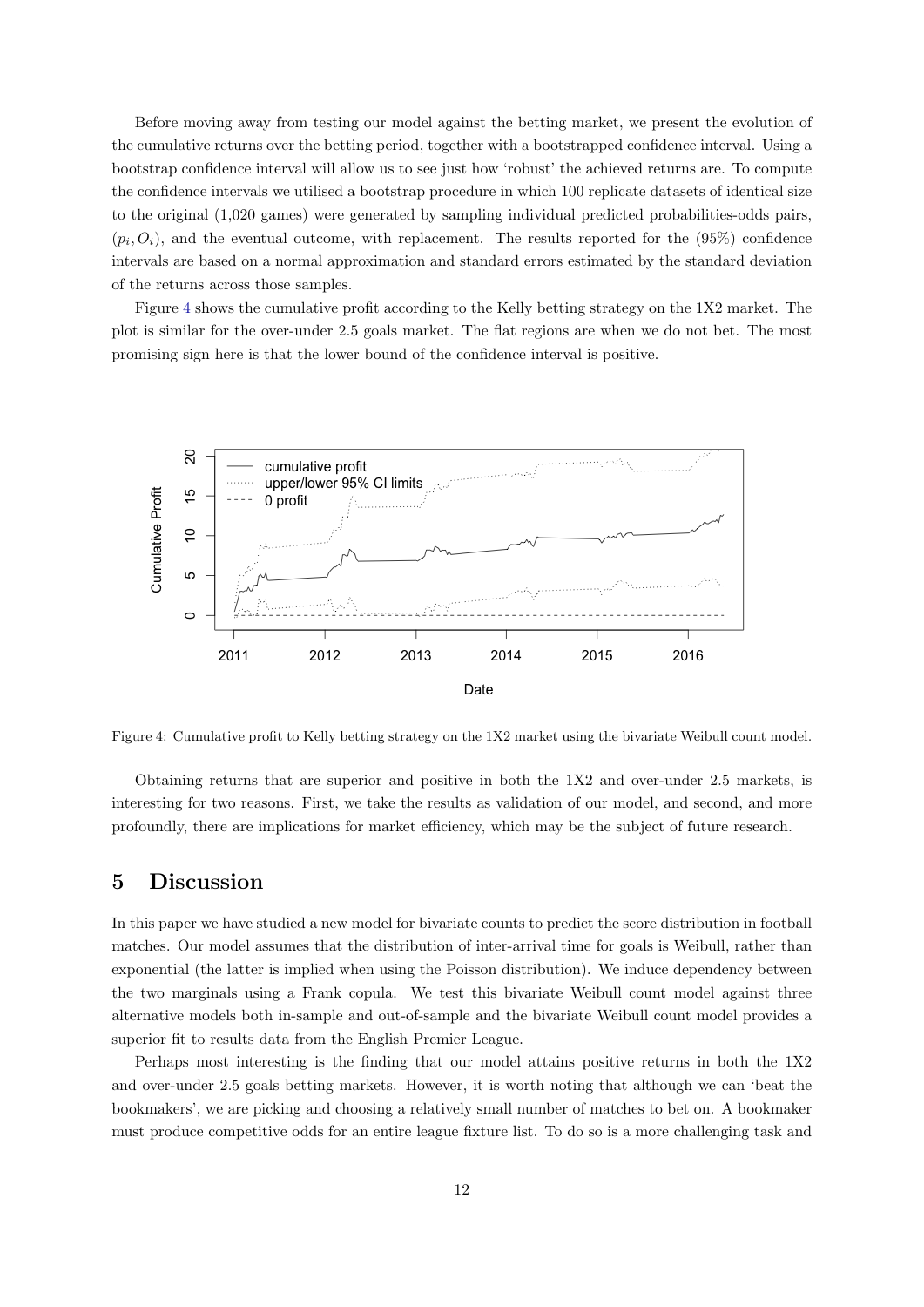requires intimate knowledge of the leagues, teams and players involved. Hence, in the betting industry, bookmakers remain reliant on a system in which both statistical models and traders work in tandem to produce odds. However, the model presented here may prove to be of use to bookmakers. For example, we believe that bookmakers estimate a supremacy rating for one team over another in a match and an expected number of goals in the match. Bookmakers could use these two variables, which are based on intimate knowledge of the form of the teams and the players actually playing for each team, as inputs to our model. The 1X2 markets will still be priced the same but by better estimating the goals distribution, more accurate prices for the subsidiary markets will be produced.

In future work we hope to bridge the gap between the statistical model and traders by incorporating player skills into our model. Using knowledge on the identity of the players on each team (and their abilities) should avoid the need for estimating time-varying team strengths as the key component of the dynamic nature of team strengths is the changing line-up of the team. If accurate player ratings are used as inputs to the model, such an approach should produce improved forecasts as it will better capture the expected scoring intensities of each team.

## Acknowledgements

We would like to thank the two anonymous reviewers and the Associate Editor for their comments and suggestions in helping to improve the paper.

## References

- <span id="page-13-4"></span>Baker, R. D. and McHale, I. G. (2015). Time varying ratings in association football: the all-time greatest team is.. Journal of the Royal Statistical Society: Series A (Statistics in Society), 178(2):481–492.
- <span id="page-13-5"></span>Crowder, M., Dixon, M., Ledford, A., and Robinson, M. (2002). Dynamic modelling and prediction of english football league matches for betting. Journal of the Royal Statistical Society: Series D (The Statistician), 51(2):157–168.
- <span id="page-13-0"></span>Dixon, M. J. and Coles, S. G. (1997). Modelling association football scores and inefficiencies in the football betting market. Journal of the Royal Statistical Society: Series C (Applied Statistics), 46(2):265–280.
- Eddelbuettel, D. and Sanderson, C. (2014). Repparmadillo: Accelerating r with high-performance  $c++$ linear algebra. Computational Statistics and Data Analysis, 71:1054–1063.
- <span id="page-13-1"></span>Karlis, D. and Ntzoufras, I. (2003). Analysis of sports data by using bivariate poisson models. Journal of the Royal Statistical Society: Series D (The statistician), 52:381–393.
- <span id="page-13-6"></span>Kelly, J. L. (1956). A new interpretation of information rate. Bell System Technical Journal, 35(4):917– 926.
- <span id="page-13-3"></span>Kharrat, T. and Boshnakov, G. N. (2016). Countr: Flexible Univariate Count Models Based on Renewal Processes. R package version 3.2.7.
- <span id="page-13-2"></span>Koopman, S. J. and Lit, R. (2015). A dynamic bivariate poisson model for analysing and forecasting match results in the english premier league. Journal of the Royal Statistical Society: Series A (Statistics in Society), 178(1):167–186.